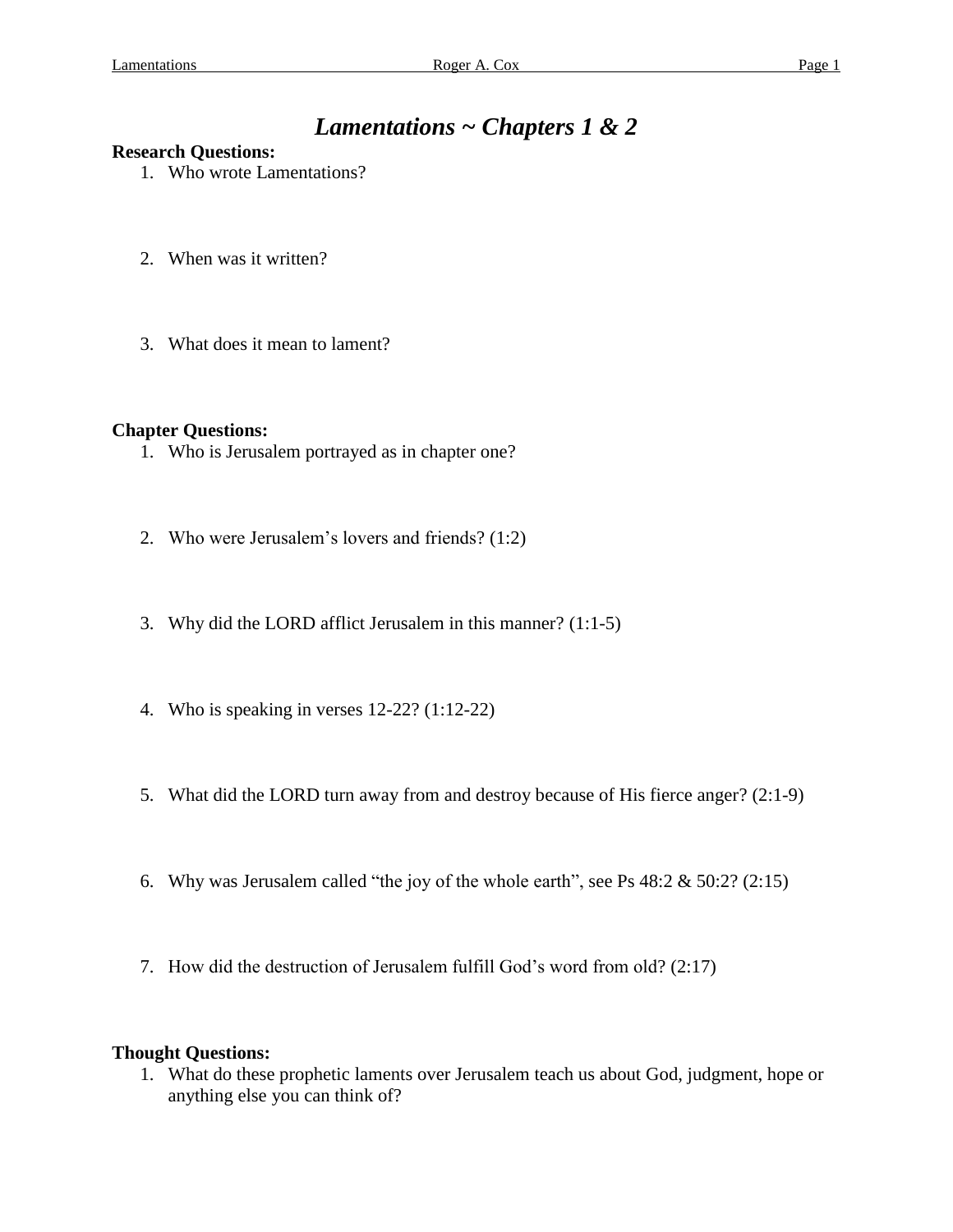## *Lamentations ~ Chapter 3*

### **Research Questions:**

1. Why did God make Jeremiah suffer such terrible affliction? (3:1-18)

### **Chapter Questions:**

- 1. What was the rod of God's wrath that caused the affliction Jeremiah saw? (3:1)
- 2. Why had Jeremiah's strength and hope perished? (3:18)
- 3. What restored Jeremiah's hope? (3:21)
- 4. How do we wait for the LORD and His salvation? (3:25-26)
- 5. What does it mean to bear the yoke in one's youth? Why is it good? (3:27-33)
- 6. Why does woe and well-being both come from God? (3:38-45)
- 7. What was the LORD's answer when Jeremiah called upon Him? (3:55-57)

### **Thought Questions:**

1. What does Jeremiah's emotional turbulence teach us?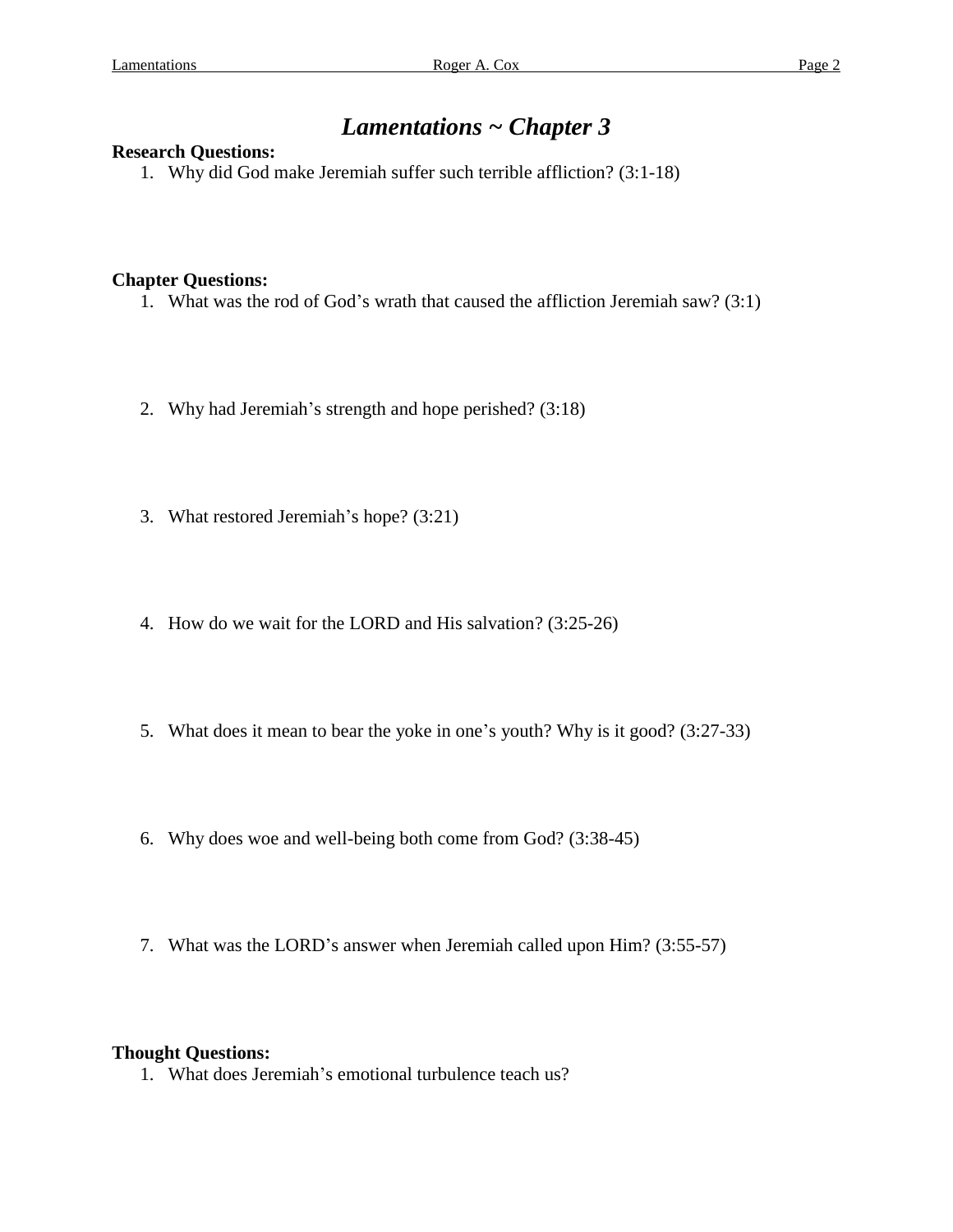## *Lamentations ~ Chapter 4*

### **Chapter Questions:**

- 1. What happened to the gold and stones of the sanctuary? (4:2)
- 2. How were the people of Judah like ostriches and not like jackals? (4:3)
- 3. What were the once rich and pampered people doing to survive during the destruction of Jerusalem? (4:5)
- 4. Why were those who died by the sword better off than the rest? (4:9)
- 5. What had the once compassionate women been brought to? (4:10)
- 6. Why did people not believe the enemy could enter the gates of Jerusalem? (4:12)
- 7. What did God hold against the prophets and priests of Judah? (4:13-16)
- 8. Who was the anointed of the LORD mentioned in verse 20? (4:20)
- 9. What did Jeremiah mean that Edom should "rejoice and be glad"? (4:21-22)

### **Thought Questions:**

1. What lessons can we take from the unimaginable horror that happened in Jerusalem during the Babylonian destruction?